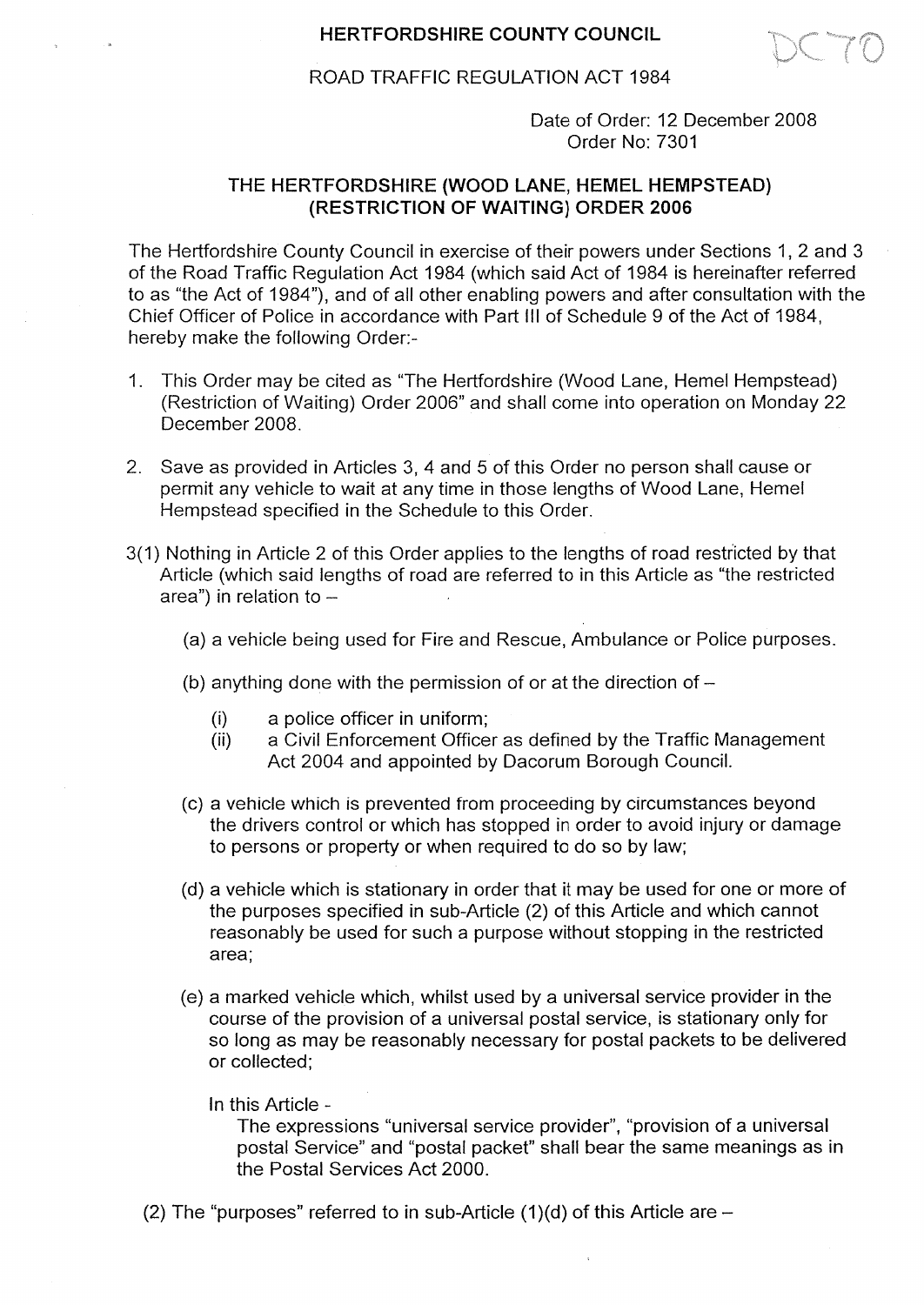- **(a) any operation involving building, demolition or excavation;**
- **(b) the removal of any obstruction to traffic;**
- **(c) the maintenance, improvement or reconstruction of a road;**
- **(d) constructing, improving; maintaining, or cleaning of any street furniture; or**
- **(e) the laying, erection, alteration, repair or cleaning of any sewer or of any main pipe or apparatus for the supply of gas, water or electricity, or of any telecommunications apparatus kept or installed for the purposes of a telecommunications code system or of any other telecommunications apparatus lawfully kept installed in any position.**
- **4. Nothing in Article 2 of this Order applies to the lengths of road restricted by that Article (which said length of road is referred to in this Article as "the restricted area") so as to render it unlawful to cause or permit any vehicle to wait only for so long as may be reasonably necessary -**
	- **(a) to enable goods to be loaded on or unloaded from the vehicle from or to premises adjacent to the restricted area; or**
	- **(b) to enable a passenger to board or alight and to load and unload any luggage.**
- **5.(1) Nothing in Article 2 of this Order shall render it unlawful to cause or permit a disabled person's vehicle which displays in the relevant position a disabled person's badge and a parking disc, to wait at any time in those lengths of road specified in the Schedule of this Order for a period not exceeding 3 hours (not being a period separated by an interval of less than 1 hour from a previous period of waiting by the same vehicle in the same length of road).**
	- (2) In this Article -

**"disabled person's vehicle" has the same meaning as** in Section 142(1) of the Act of 1984;

**"disabled person's badge" has the same meaning as given in Regulation 4 of** The Local Authorities' Traffic Orders **(Exemptions for Disabled Persons) (England) Regulations 2000;**

**"parking disc" has the same meaning as given in Regulation 8(5) of The Local Authorities' Traffic Orders (Exemptions for Disabled Persons) (England) Regulations 2000; and**

**"relevant position" has the same meaning as given in Regulation 4 of The Local Authorities' Traffic Orders (Exemptions for Disabled Persons) (England) Regulations 2000.**

- **6. The Interpretation Act 1978 shall apply for the interpretation of this Order as it applies for the interpretation of an Act of Parliament.**
- **7. The restrictions imposed by this Order shall be in addition to and not in derogation from any restriction or requirement imposed by any other regulations made or having effect as if made under the Act of 1984 or by or under any other enactment.**

## **SCHEDULE**

## lengths of Wood Lane, Hemel Hempstead - no waiting at any time

**Wood Lane (a) from a point 20.5 metres south east of a point in line with the south (south side) east boundary of Arlon House, Wood Lane south eastwards for 8 metres.**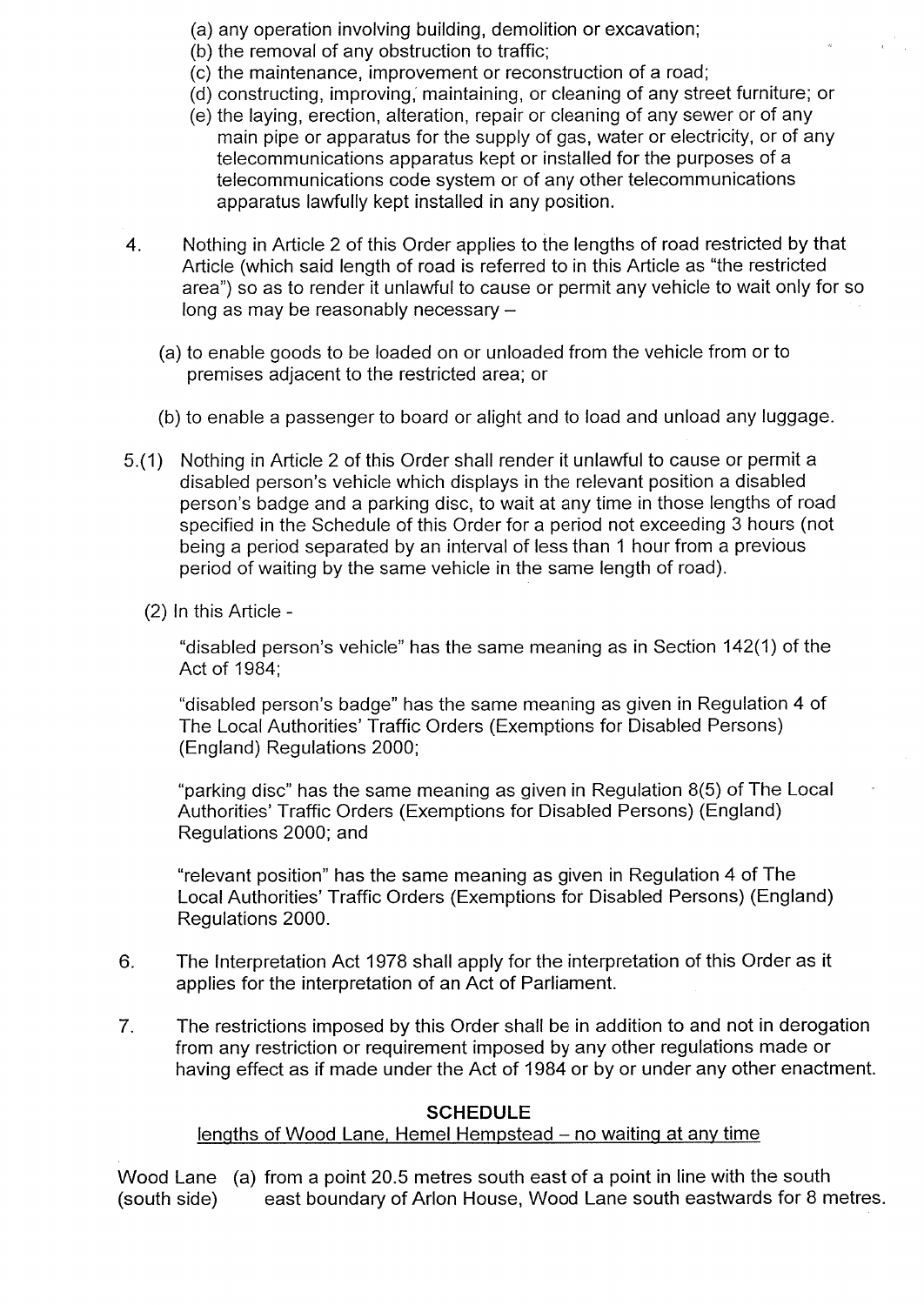(b) from a point 19 metres south west of a point in line with the southwest boundary of The Avery Unit, Wood Lane south westwards for 8 metres.

IN WITNESS whereof the Common Seal of the Hertfordshire County Council was hereunto affixed this 12<sup>th</sup> day of December 2008.

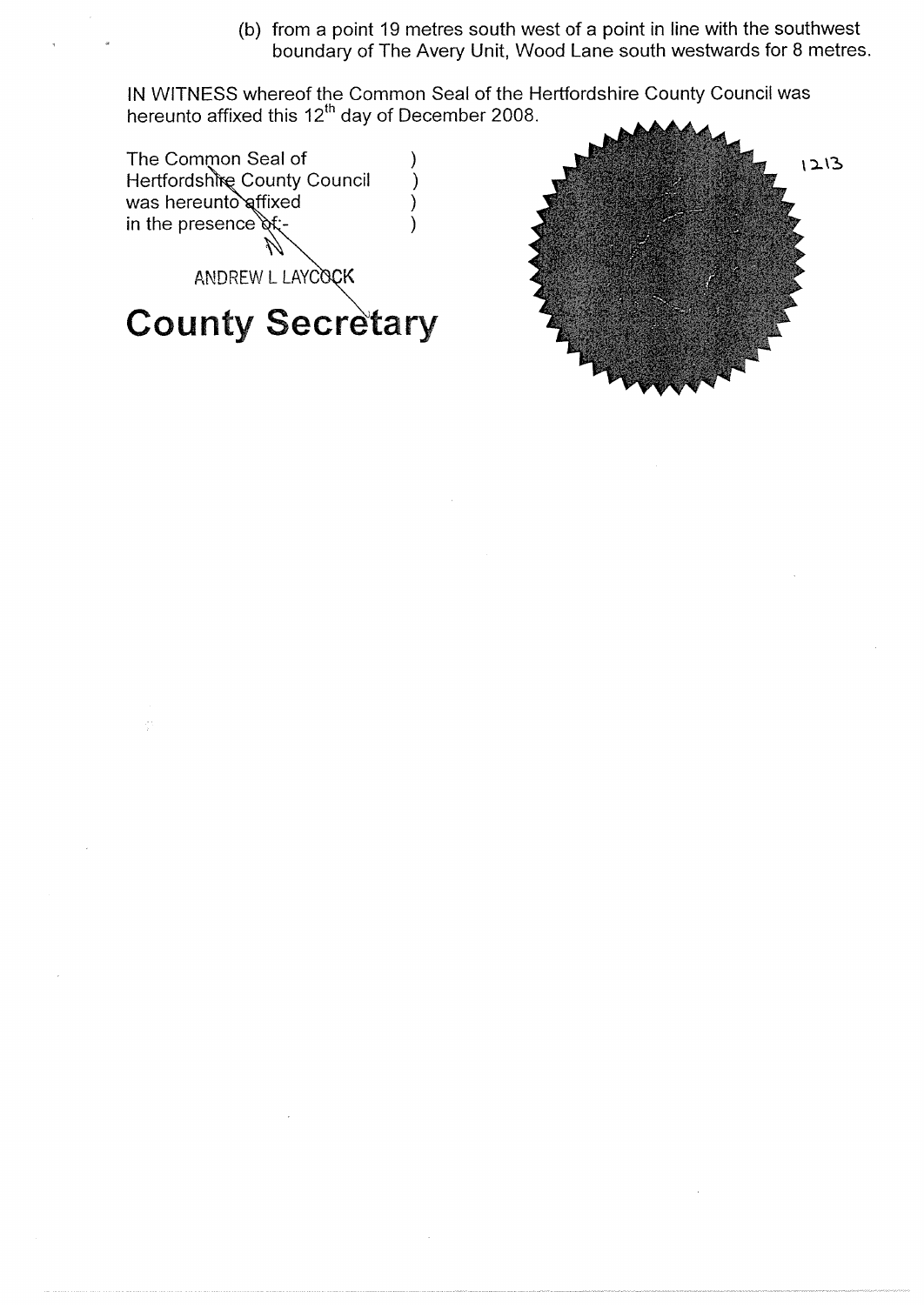$\label{eq:2.1} \begin{array}{l} \mathcal{L}_{\mathcal{A}}(\mathcal{A}) \rightarrow \mathcal{L}_{\mathcal{A}}(\mathcal{A}) \rightarrow \mathcal{L}_{\mathcal{A}}(\mathcal{A}) \rightarrow \mathcal{L}_{\mathcal{A}}(\mathcal{A}) \rightarrow \mathcal{L}_{\mathcal{A}}(\mathcal{A}) \rightarrow \mathcal{L}_{\mathcal{A}}(\mathcal{A}) \rightarrow \mathcal{L}_{\mathcal{A}}(\mathcal{A}) \rightarrow \mathcal{L}_{\mathcal{A}}(\mathcal{A}) \rightarrow \mathcal{L}_{\mathcal{A}}(\mathcal{A}) \rightarrow \mathcal{L}_{\mathcal{A}}(\mathcal{A}) \rightarrow \mathcal{$  $\label{eq:2.1} \mathcal{L}(\mathcal{L}^{\text{max}}_{\mathcal{L}}(\mathcal{L}^{\text{max}}_{\mathcal{L}}(\mathcal{L}^{\text{max}}_{\mathcal{L}}(\mathcal{L}^{\text{max}}_{\mathcal{L}^{\text{max}}_{\mathcal{L}}(\mathcal{L}^{\text{max}}_{\mathcal{L}^{\text{max}}_{\mathcal{L}^{\text{max}}_{\mathcal{L}^{\text{max}}_{\mathcal{L}^{\text{max}}_{\mathcal{L}^{\text{max}}_{\mathcal{L}^{\text{max}}_{\mathcal{L}^{\text{max}}_{\mathcal{L}^{\text{max}}$  $\label{eq:2.1} \mathcal{L}(\mathcal{L}^{\text{max}}_{\mathcal{L}}(\mathcal{L}^{\text{max}}_{\mathcal{L}})) \leq \mathcal{L}(\mathcal{L}^{\text{max}}_{\mathcal{L}}(\mathcal{L}^{\text{max}}_{\mathcal{L}}))$  $\label{eq:2.1} \frac{1}{\sqrt{2}}\sum_{i=1}^n\frac{1}{\sqrt{2}}\sum_{i=1}^n\frac{1}{\sqrt{2}}\sum_{i=1}^n\frac{1}{\sqrt{2}}\sum_{i=1}^n\frac{1}{\sqrt{2}}\sum_{i=1}^n\frac{1}{\sqrt{2}}\sum_{i=1}^n\frac{1}{\sqrt{2}}\sum_{i=1}^n\frac{1}{\sqrt{2}}\sum_{i=1}^n\frac{1}{\sqrt{2}}\sum_{i=1}^n\frac{1}{\sqrt{2}}\sum_{i=1}^n\frac{1}{\sqrt{2}}\sum_{i=1}^n\frac$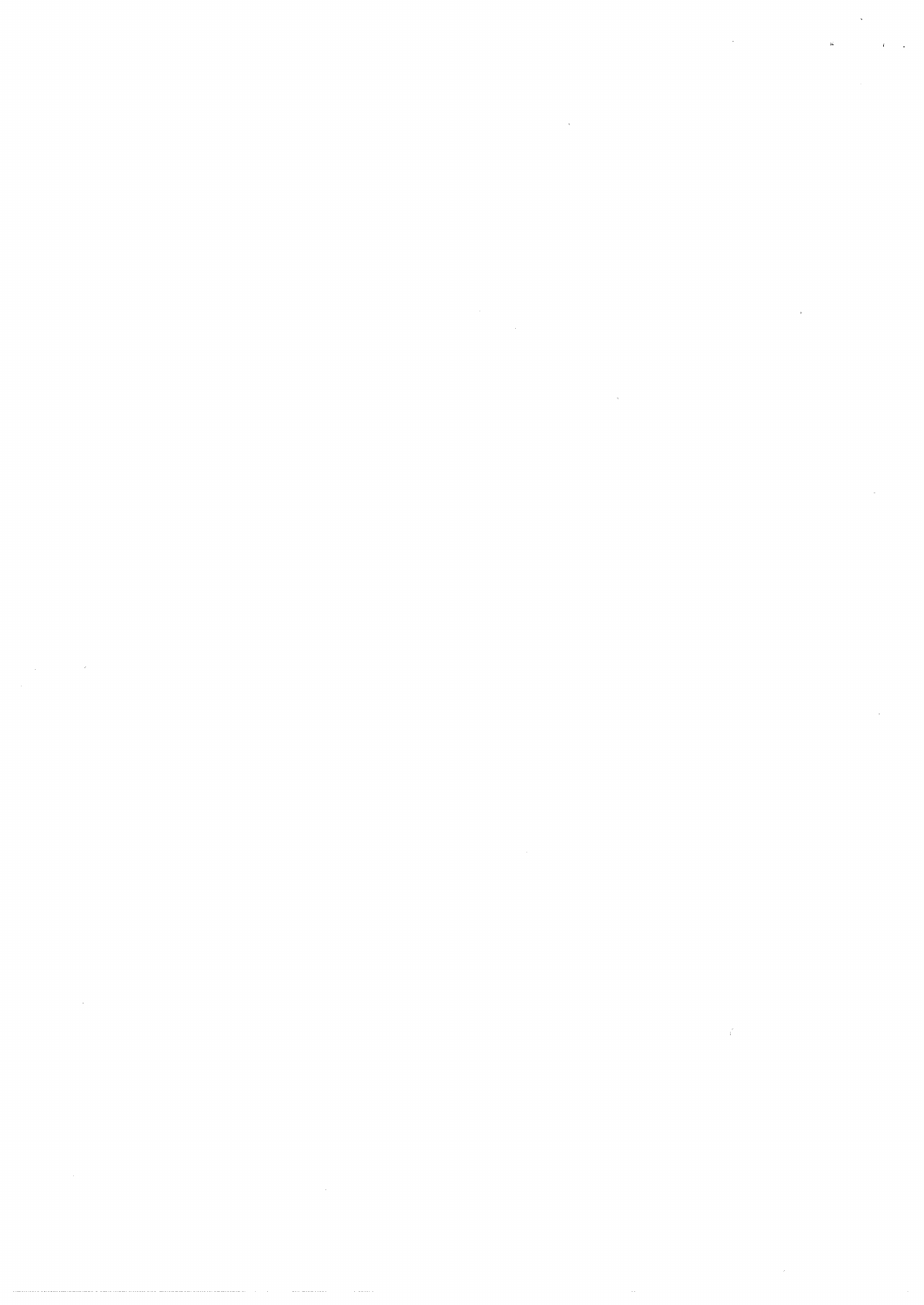